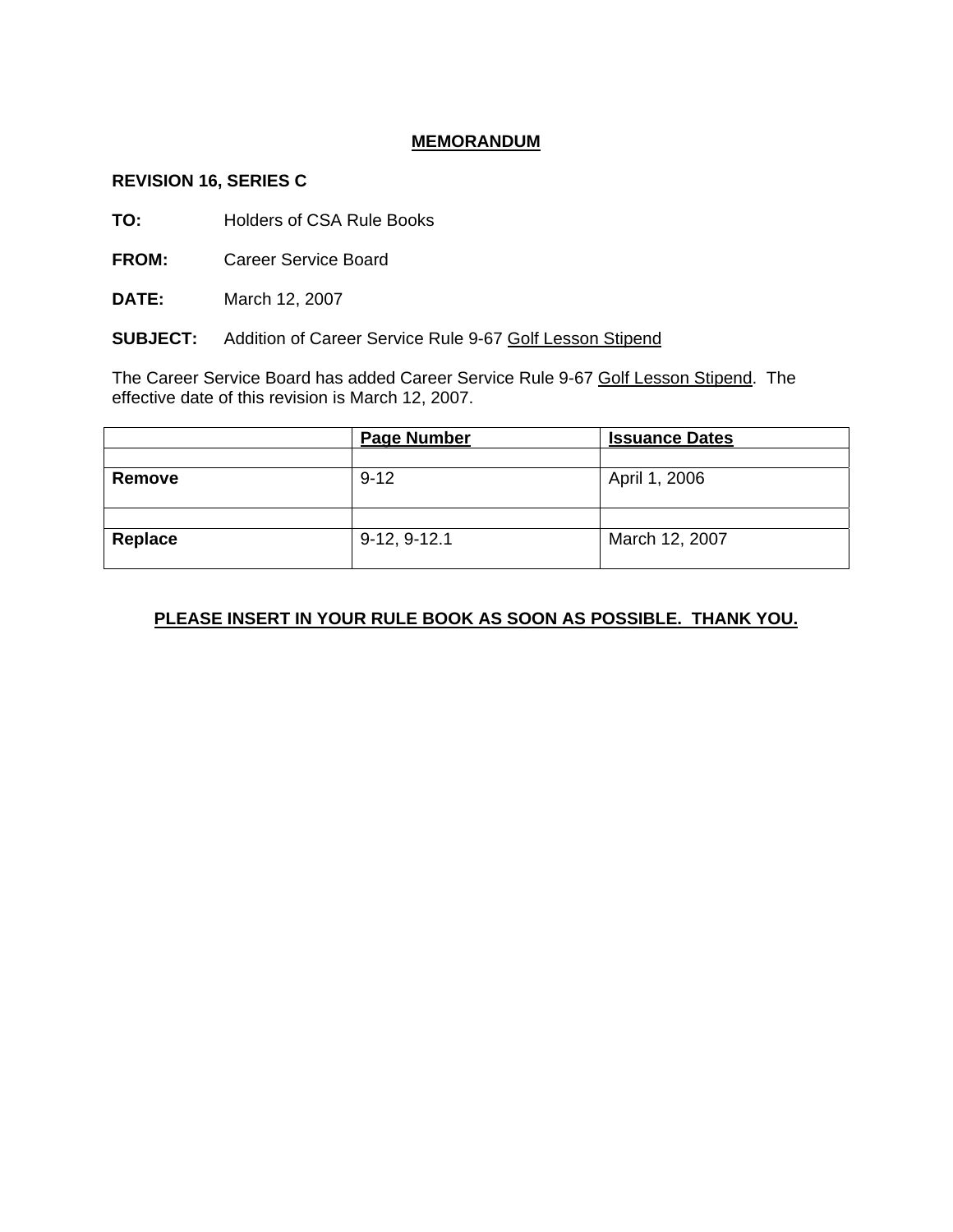## 9-66 Bilingual Services Differential

- A. When it is a requirement of the position, as determined by the appointing authority, to use bilingual skills more than thirty-five percent (35%) of the time, and the classification specification does not require bilingual skills for all incumbents of that classification, the appointing authority shall request bilingual services differential for the employee in that position.
- B. The Personnel Director must approve all requests for bilingual services differential. The effective date of the bilingual services differential shall be the beginning of the pay period following approval by the Personnel Director.
- C. To qualify for the bilingual services differential, the employee must demonstrate a proficiency in the second language according to procedures established by the Personnel Director.
- D. Employees who are eligible for bilingual services differential shall receive a differential based on the level of proficiency demonstrated by that employee:
	- 1. Fifty dollars (\$50) per pay period for basic conversational skills;
	- 2. Seventy five dollars (\$75) per pay period for proficiency in the language in both speaking and writing or reading: and
	- 3. One hundred dollars (\$100) per pay period for expert proficiency in the language which includes translation skills.
- E. When an employee changes positions and the language skills are not a requirement of the new position, the bilingual services differential shall cease.
- F. The appointing authority may terminate the assignment of bilingual duties to a position at any time.

9–67 Golf Lesson Stipend

(Effective March 12, 2007; Rule Revision Memo 16C)

- A. Upon request by the Manager of Parks and Recreation, the Personnel Director may allow eligible employees to receive a Golf Lesson Stipend for lessons conducted at City-owned golf facilities, subject to the following conditions:
	- 1. The employee must be in a position that is exempt from overtime under the FLSA.
	- 2. The employee must either be enrolled in the Professional Golf Association (PGA) or Ladies Professional Golf Association (LPGA) apprenticeship program, or have a valid PGA or LPGA membership.
	- 3. The Department of Parks and Recreation retains the right to revoke eligibility for the stipend for any business-related reason, at any time.